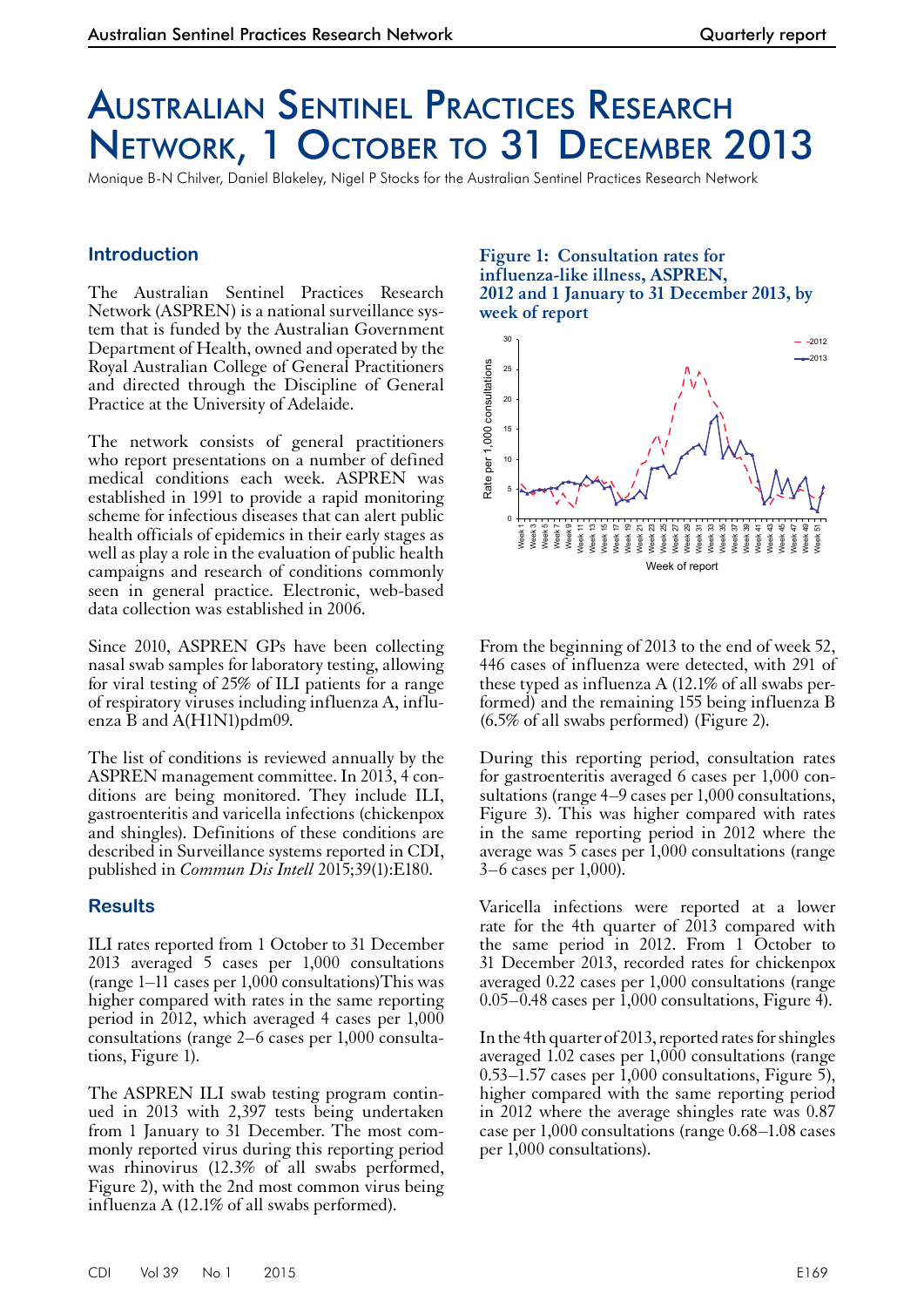



## $(\%)$  ( $\frac{1}{2}$  )  $\frac{1}{2}$  ( $\frac{1}{2}$  od ezuən $\frac{1}{2}$  u